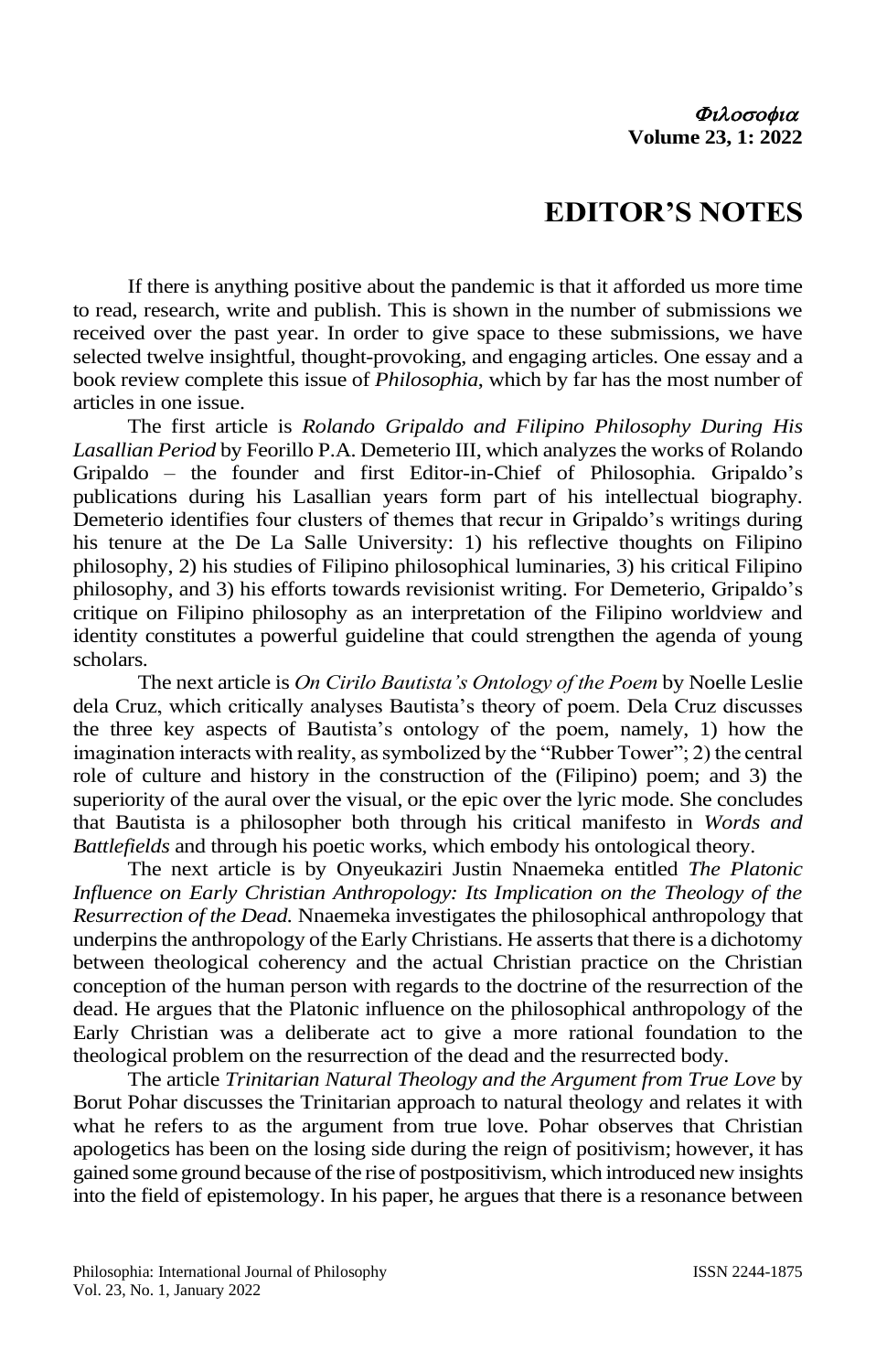scientific discoveries and Christian doctrine. Our observations and experiences of the phenomenon of true love fit in with the Christian Trinitarian doctrine, which shows the Christian faith's credibility.

In the article *The Buddhist Turn in Contemporary Philosophy of Mind,*  Napoleon M. Mabaquiao, Jr. takes on the project of contemporary philosophy of mind to naturalize the mind. Proponents of contemporary philosophy of mind explore ways to explain the workings of the mind in purely scientific terms, and one perspective widely explored today is Buddhist thought because of the centrality of the mind in Buddhism. Mabaquiao examines the plausibility of this strategy and evaluates whether Buddhist thought provides the needed insights to overcome the challenges of the naturalization project. He concludes that the Buddhist turn in cognitive science will not help cognitive science overcome the challenges of its naturalization project. However, it can offer cognitive science a framework by which cognitive science can evaluate its goals and motivations.

In the article *Where God is: Kant's Idea of God in his Developing Metaphysical Thought,* Julius M. Galarosa, MMHC, explores the idea of Kant about God in his metaphysical thought. Galarosa says that the initial idea of God reflects Kant's rationalist convictions based on the Leibniz-Wolffian school. However, his desire to put metaphysics on a solid ground resulted in more doubt of its certainty, thus affecting his ideas of God, freedom, and immortality, which he believes can no longer be supported with transcendent metaphysics. This led Kant to concede that in the realm of pure reason, the idea of God cannot be satisfactorily justified. Instead, he found in practical reason a grounding for the idea of God. Galarosa then concludes that God was not removed but was properly placed in the Kantian metaphysical system, where God is more of a goal of our free actions to achieve the highest good.

In the article, *An Analysis of Kierkegaard's and Wittgenstein's Notions of Faith,* Fernando M. Lopena, Jr. takes on the subjective and objective notions of faith based on the thoughts of Kierkegaard and Wittgenstein. He examines Kierkegaard's thought that faith can be irrational at times, as portrayed in the story of Abraham; he also examines Wittgenstein's thought that one should approach faith by using reason as an honest religious thinker would do. He argues that faith is not irrational because God has given us a reason to help us understand our faith. Reason is part of our intellectual integrity, but it is just a small part of dealing with spiritual matters. In spiritual matters, there is more truth in the passion of the infinite.

In the article by Prasasti Pandit entitled *The Transition Within Virtue Ethics on the Context of Benevolence,* she explores the value of benevolence as a cardinal virtue by analyzing the evolving history of virtue ethics from ancient Greek tradition to emotivism and contemporary thoughts. In the Greek tradition, virtue is recognized as the quality of moral character. Christianity recognizes unconditional love as the essence of its theology. She also analyzes the transition of virtue ethics in the Christian era through the eighteenth century, as the thinkers are inspired by the Christian notion of love as universal benevolence and as a cardinal virtue. Hume, for his part, established benevolence as the natural virtue of human beings. According to Pandit, this shows that ethics is not only for one's self-enlightenment or moral excellence, but ethics is primarily other-regarding.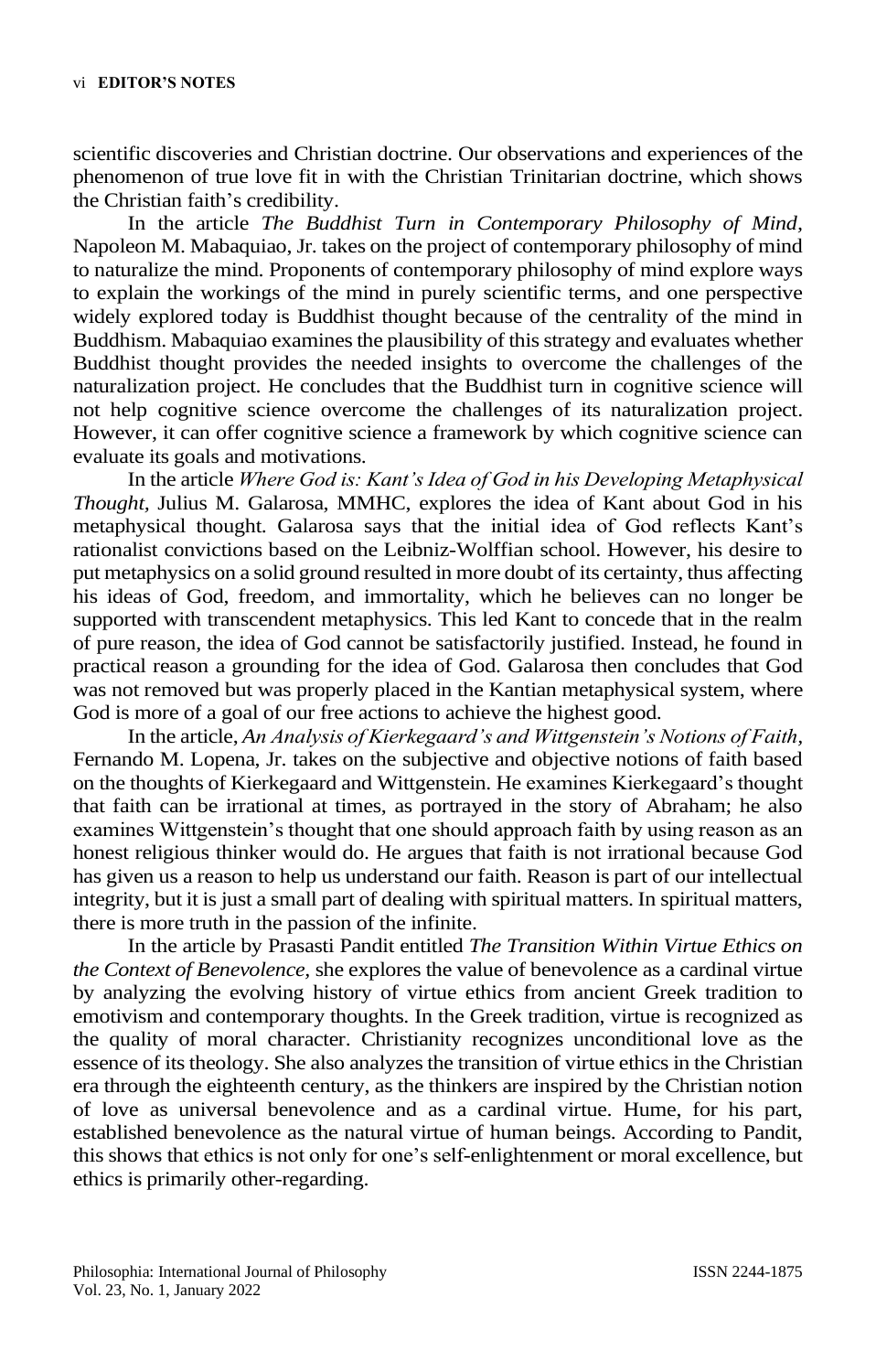In his article entitled, *The Progress of Asymmetries in Axel Honneth's Recognition Theory,* Roland Theuas DS. Pada develops a consolidated model of Honneth's recognition theory by investigating the relationship of asymmetries of identities and social struggles as a progressive recognition processin Honneth's works. First, he provides a consolidated outlook on Honneth'srecognition theory based on his *Struggle for Recognition* and *Freedom's Right.* Then he discusses the relationship between social struggles, social solidarity, and their effects on regenerating the necessary normative resources for individual self-actualization. Lastly, he discusses Honneth's recognition theory in the form of understanding social pathologies in the context of investigating deficits of normative resources for self-actualization. Pada concludes that Honneth's critical theory offers a robust and sustainable analysis of understanding social asymmetries as a possibility for enriching normative practices and expectations.

In the article entitled *The Enlightenment on Stage: A Celebration of Two Critiques,* Anton Rennesland, reexamines the Enlightenment by bringing together Kant's *Critique of Pure Reason* and Sloterdijk's *Critique of Cynical Reason.* He discusses the *Critique of Pure Reason* in light of Kant's Enlightenment essay to underscore reason's ill-fate as found in the public sphere and then introduces Sloterdijk's *Critique of Cynical Reason* and his general philosophy and the cynical state of reason's public presence. Through a "theatrical" presentation, Rennesland draws affinities between the two Critiques to form a dialogue in the presentation of both philosophers to understand the concept on stage: the Enlightenment. According to Rennesland, the theater reminds us of the movement of the Enlightenment from a focus on the everyday to forgetfulness of everyday life, but the direction it currently points to us is a recourse precisely of this everyday life. When the theater act is finished, enlightenment has just begun.

In the article *Musikang Bayan (People's Music) and the Militant-Materialist-Progessive-Nationalist Music,* Noe M. Santillan critiques popular music in the Philippines vis-à-vis cultural hegemony by looking into the albums of *Musikang Bayan* (People's Music). He evaluates the Philippine socio-politico-economic condition. According to Santillan, the country's socio-cultural atmosphere in the mainstream music industry is "not so" critical because social institutions are part of the relations of class domination. He argues that if music is oriented with the people's struggle, it will become scientific and carry forward emancipatory politics that transforms society.

In the article *Rawlsian Distributive Justice and the Philippine Ayuda Program During the Pandemic,* Ivan Efreaim A. Gozum and Jove Jim S. Aguas discuss Ralws' notion of distributive justice and how it can be a guide in the implementation of the *ayuda* or assistance program of the Philippines government during the pandemic. They stress that following Rawls' principles of distributive justice, the Philippine government must prioritize the least advantaged in the distribution of benefits or *ayudas.* 

Finally, we have an essay and a book review to complete this issue. In the essay entitled, *Appreciating the Lecture Method,* Juan Rafael G. Macaranas discusses how